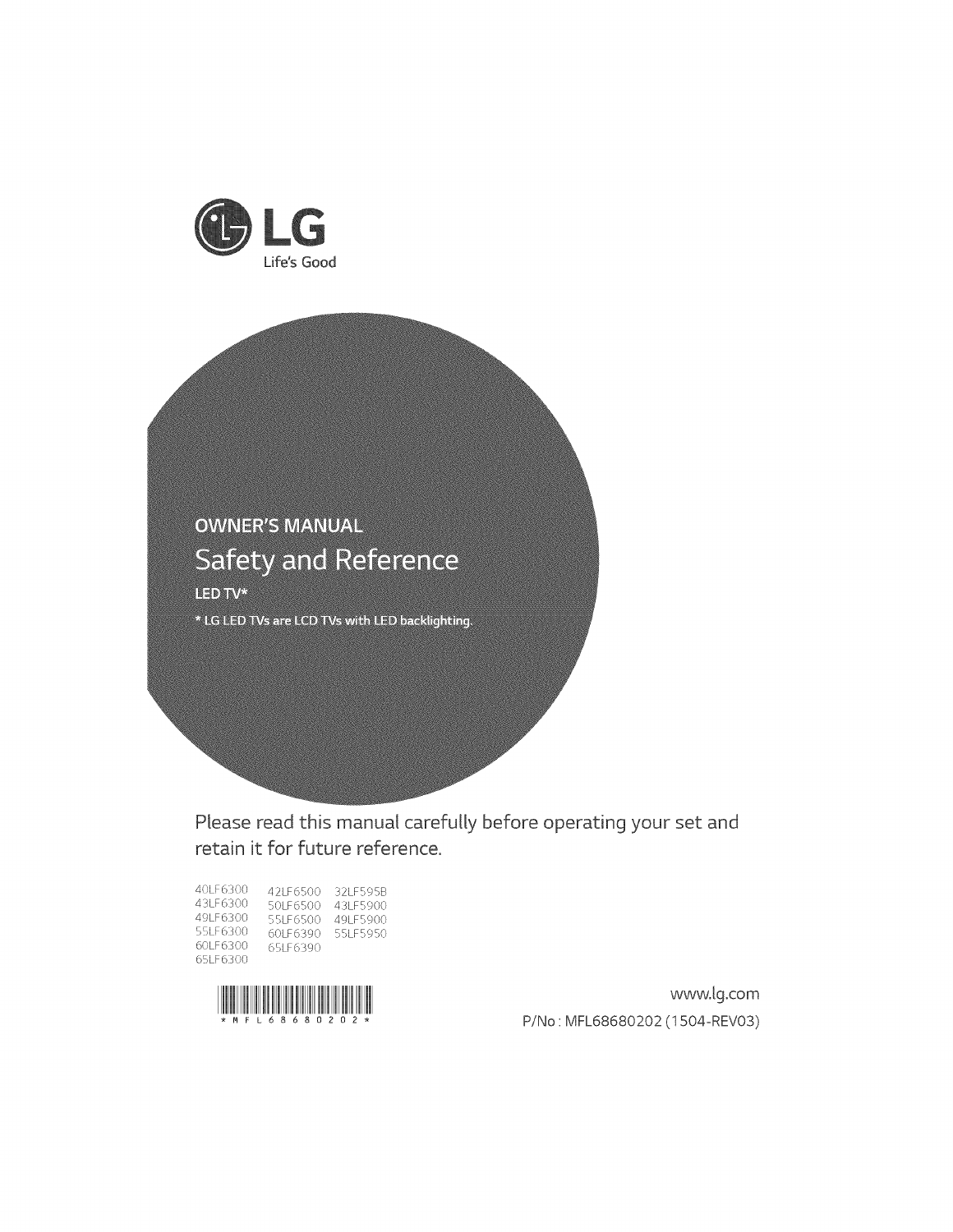# **important Safety instructions**

Always comply with the following precautions to avoid dangerous situations and ensure peak performance of your product.

Read these instructions. Keep these instructions. Heed all warnings. Follow all instructions.



• Do not use this apparatus near water.



• Clean onlywith dry cloth.



• Do not block any ventilation openings. Install in accordance with the manufacturer's instructions.



• Do not install near any heat sources such as radiators, heat registers, stoves, or other apparatus (including amplifiers) that produce heat.



• Do not defeat the safety purpose of the polarized or grounding-type plug. A polarized plug has two blades with one wider than the other. A grounding type plug has two blades and a third grounding prong. The wide blade or the third prong are provided for your safety. If the provided plug does not fit into your outlet, consult an electrician for replacement of the obsolete outlet.



• Protect the power cord from being walked on or pinched particularly at plugs, convenience receptacles, and the point where they exit from the apparatus.



• Only use attachments/accessories specified by the manufacturer.



• Use only with the cart, stand, tripod, bracket, or table specified by the manufacturer, or sold with the apparatus. When a cart is used, use caution when moving the cart/apparatus combination to avoid injury from tip-over.



WARNING/CAUTION **SKOF ELECTRIC SHOCK** 

TO REDUCETHE RISK OF ELECTRIC SHOCK DO NOT REMOVE COVER (OR BACK). NO USER SERVICEABLE PARTS INSIDE. REFERTO QUALIFIED SERVICE PERSONNEL.

symbol within an equilateral triangle is intended to alert the user to the presence of uninsulated dangerous voltage within the product's enclosure that may be of sufficient magnitude to constitute a risk of electric shock to persons.

 $\mathbb A$  in e exclamation point within an equilateral triangle is intended to alert the user to the presence of important operating and maintenance (servicing) instructions in the literature accompanying the appliance.

#### **WARNING/CAUTION**

-TO REDUCETHE RISK OF FIRE AND ELECTRIC SHOCK, DO NOT EXPOSE THIS PRODUCT TO RAIN OR MOISTURE.

#### **A**WARNING

If you **ignore** the warning message, you may be seriously **injured** or there **is** a possibility of accident or death.

 $\sqrt{N}$  CAUTION

If you ignore the caution message, you may be slightly injured or the product may be damaged.

#### **W** NOTE

,\_\_\_,j

The note helps you understand and use the product safely. Please read the note carefully before using the product.

WARNING: This product contains chemicals known to the State of California to cause cancer and birth defects or other reproductive harm. Wash **hands after handling,**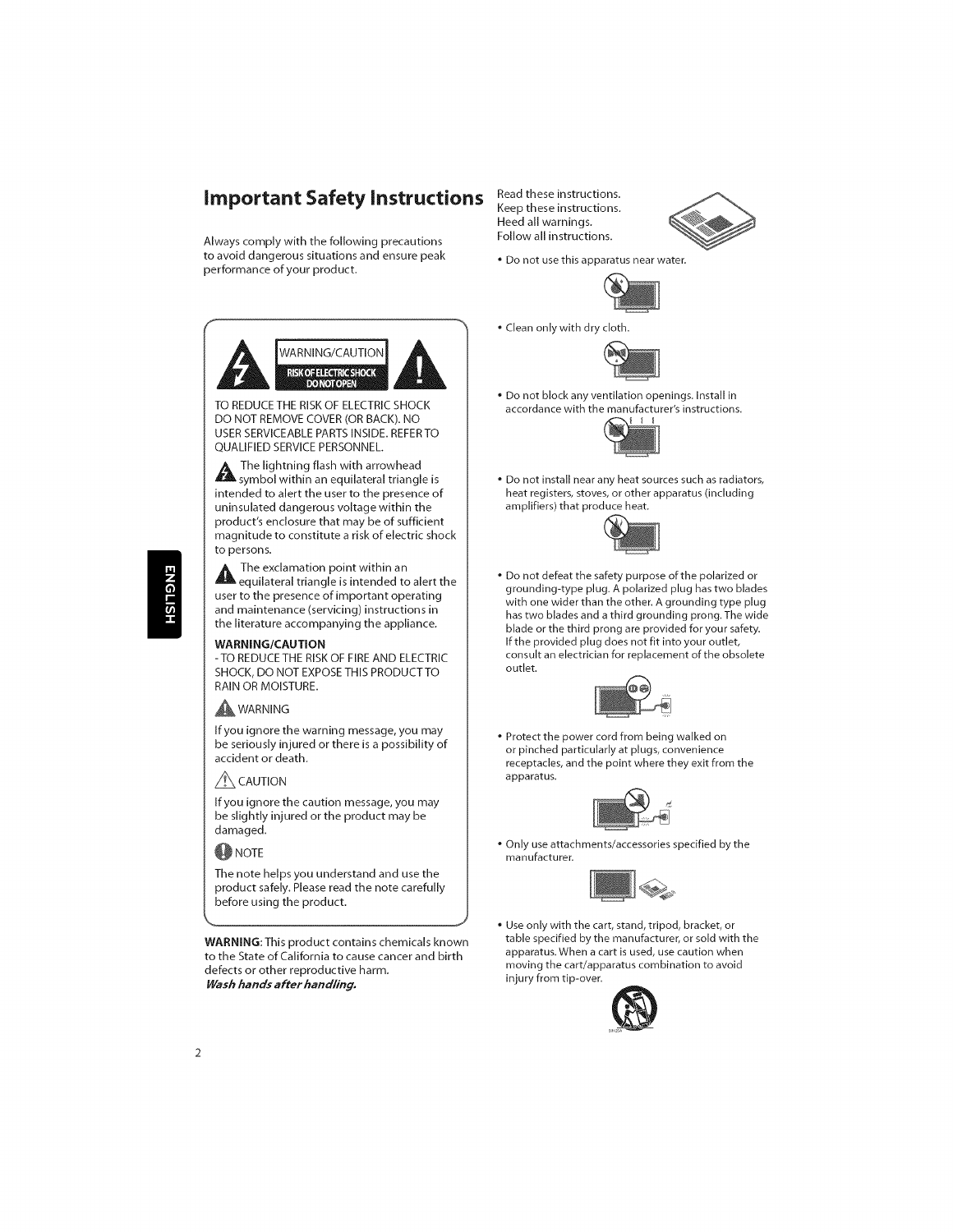Unplug this apparatus during lightning storms or gasoline or candles, or expose the TV to direct air when unused for long periods of time.



• Refer all servicing to qualified service personnel.<br>Servicing is required when the apparatus has been damaged in any way, such as power-supply cord or plug is damaged, liquid has been spilled or objects<br>have fallen into the apparatus, the apparatus has been exposed to rain or moisture, does not operate normally, or has been dropped.



• Do not press strongly upon the panel with a hand or a sharp object such as a nail, pencil, or pen, or make a scratch on it.



- Do not stick metal objects or any other conductive material into the power cord. Do not touch the end of the power cord while it is plugged in.
- Keep the packing anti-moisture material or vinyl packing out of the reach of children. Anti-moisture material is harmful if swallowed. If swallowed, induce vomiting and go to the nearest hospital. Additionally, vinyl packing can cause suffocation. Keep it out of the reach of children.
- CAUTION concerning the Power Cord (Can differ by country):

Check the specification page of this owner's manual to be certain. Do not connect too many appliances to the same AC power outlet as this could result in fire or electric shock. Do not overload wall outlets. Overloaded wall outlets, loose or damaged wall outlets, extension cords, frayed power cords, or damaged or cracked wire insulation are dangerous. Any of these conditions could result in electric shock or fire. Periodically examine the cord of your appliance, and if its appearance indicates damage or deterioration, unplug it, discontinue use of the appliance, and have the cord replaced with an exact replacement part by an authorized service. Protect the power cord from physical or mechanical abuse, such as being twisted, kinked, pinched, closed in a door, or walked upon. Pay particular attention to plugs, wall outlets, and the point where the cord exits the appliance. Do not move the TV with the power cord plugged in. Do not use a damaged or loose power cord. Be sure do grasp the plug when unplugging the power cord. Do not pull on the power cord to unplug the TV.



**• Warning** - To reduce the risk of fire or electrical shock, do not expose this product to rain, moisture or other liquids. Do not touch the TV with wet hands. Do not install this product near flammable objects such as



• Do not expose to dripping or splashing and do not place objects filled with liquids, such as vases, cups, etc. on or over the apparatus (e.g., on shelves above the unit).



#### • **Grounding**

(Except for devices which are not grounded.) Ensure that you connect the earth ground wire to prevent possible electric shock (i.e., a TV with a three-prong grounded AC plug must be connected to a three-prong grounded AC outlet). If grounding methods are not possible, have a qualified electrician install a separate circuit breaker. Do not try to ground the unit by connecting it to telephone wires, lightning rods, or gas pipes.



- As long as this unit is connected to the AC wall outlet,<br>
it is not disconnected from the AC power source even<br>
if the unit is turned off.<br>
 Do not attempt to modify this product in any way<br>
without written authorized m if the unit is turned off.
- Do not attempt to modify this product in any way without written authorization from LG Electronics. Unauthorized modification could void the user's authority to operate this product.

# m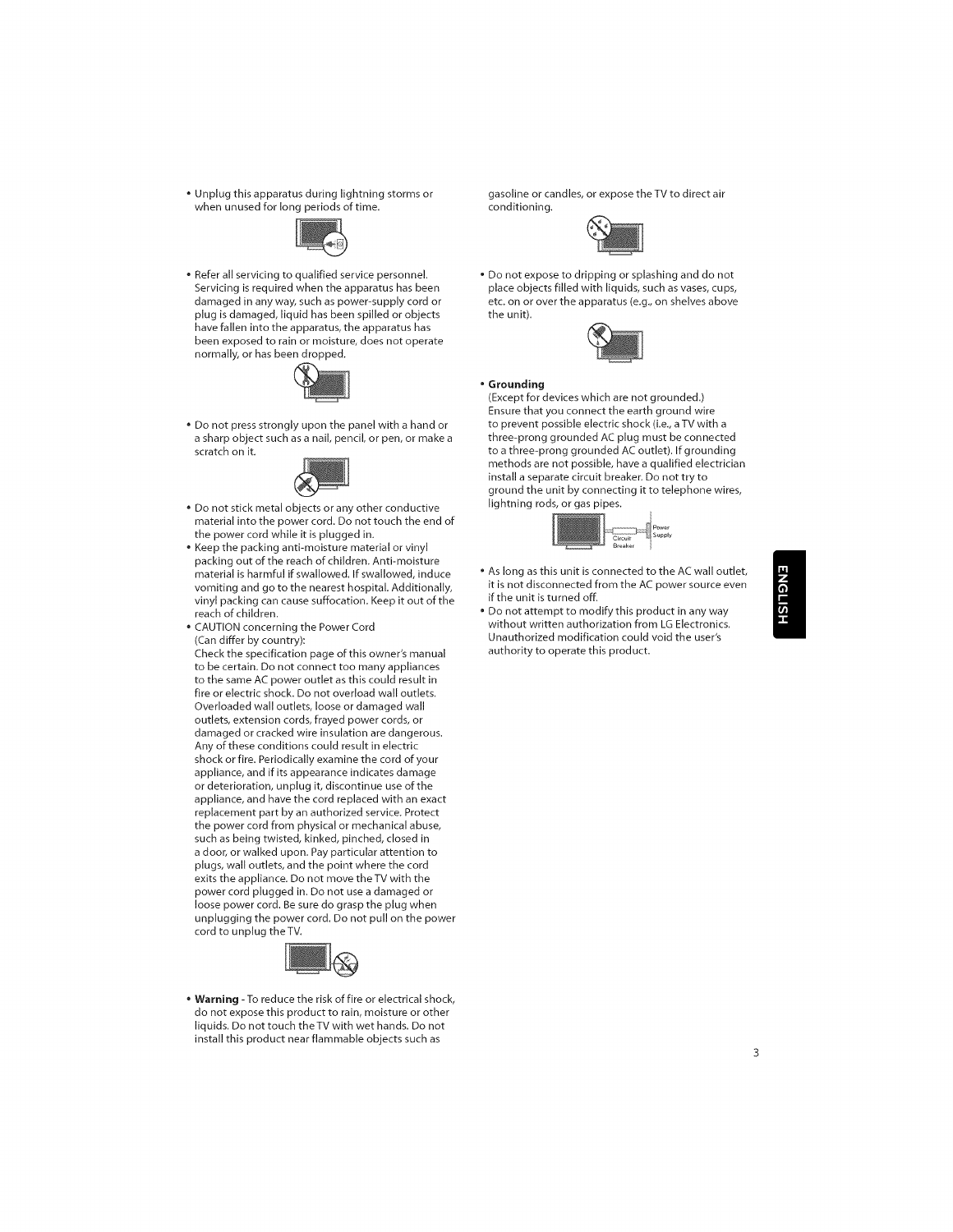#### Outdoor **Antenna** Grounding

(Can differ by country):

If an outdoor antenna is installed, follow the precautions below. An outdoor antenna system should not be located in the vicinity of overhead power lines or other electric light or power circuits, or where it can come in contact with such power lines or circuits as death or serious injury can occur. Be sure the antenna system is grounded to provide some protection against voltage surges and built-up static charges. Section 810 of the National Electrical Code (NEC) in the U.S.A. provides information with respect to proper grounding of the mast and supporting structure, grounding of the lead-in wire to an antenna discharge unit, size of grounding conductors, location of antenna discharge unit, connection to grounding electrodes, and requirements for the grounding electrode.

#### Antenna **grounding** according to the National **Electrical Code, ANSI/NFPA** 70



#### **\*** Cleaning

When cleaning, unplug the power cord and wipe gently with a soft cloth to prevent scratching. Do not spray water or other liquids directly on the TV as electric shock may **occur.** Do not clean with chemicals such as alcohol, thinners, **or** benzine.

**Moving**

Make sure the product is turned off, unplugged, and all cables have been removed. It may take 2 or more people to carry larger TVs. Do not press or put stress on the front panel of the TV.

**,** Ventilation

 $\overline{4}$ 

Install your TV where there is proper ventilation. Do not install in a confined space such as a bookcase. Do not cover the product with cloth or other materials while plugged in. Do not install in excessively dusty places.

- If you smell smoke or other odors coming from the TV, unplug the power cord and contact an authorized service center.
- **\*** Keep the product away from direct sunlight.
- **\*** Never touch this apparatus **or** antenna during a lightning storm.
- **\*** When mounting aTV **on** the wall, make sure not to install the TV by hanging the power and signal cables **on** the back **of** the TV.
- **\*** Do not allow an impact shock **or** any **objects** to fall into the product, and do not drop anything **onto** the screen.
- **= DISCONNECTING THE** DEVICE **FROM THE** MAIN **POWER**

The power plug is the disconnecting device. In case of an emergency, the power plug must remain readily accessible.

#### **\*** Batteries

- Store the accessories (battery, etc.) in a safe location out of the reach of children.
- **\*** This apparatus uses batteries. In your community there might be regulations that require you to dispose of these batteries properly due to environmental considerations. Please contact your local authorities for disposal or recycling information.
- , Do not dispose of batteries in a fire.
- **\*** Do not short circuit, disassemble, or allow the batteries to overheat.
- **\*** Do not use high voltage electrical equipment near the TV, (e.g., a bug zapper). This may result in product malfunction.
- , Dot Defect

The panel is a high technology product with resolution of two million to six million pixels. In a very few cases, you could see fine dots on the screen while you're viewing the TV.Those dots are deactivated pixels and do not affect the performance and reliability of the TV.

- **\*** Generated **Sound**
- Cracking **noise** A **cracking** noise that occurs when watching or turning off the TV is generated by plastic thermal contraction due to temperature and humidity. This noise is common for products where thermal deformation is required.

**Electrical circuit humming/panel buzzing** A low level noise is generated from a high-speed switching circuit, which supplies a large amount of current to operate a product. It varies depending upon the product.This generated sound does not affect the performance and reliability of the product.

- **\*** Take care not to touch the ventilation openings. When watching the TV for a long period, the ventilation openings may become hot. This does not affect the performance of the product or cause defects in the product.
- **\*** Do not install this product on a wall if it could be exposed to oil or oil mist. This may damage the product and cause it to fall.
- **,** If the TV feels cold to the touch, there may be a small flicker when it is turned on.This is normal; there is nothing wrong with TV. Some minute dot defects may be visible on the screen, appearing as tiny red, green, or blue spots. However, they have no adverse effect on the TV's performance. Avoid touching the LCD screen or holding your finger(s) against it for long periods of time. Doing so may produce some temporary distortion effects on the screen.

### **Preventing image burn or burn-in on your TV screen**



• If a fixed image displays on the TV screen for a long period of time, it will be imprinted and become a permanent disfigurement on the screen. This is image burn or burn-in and not covered by the warranty.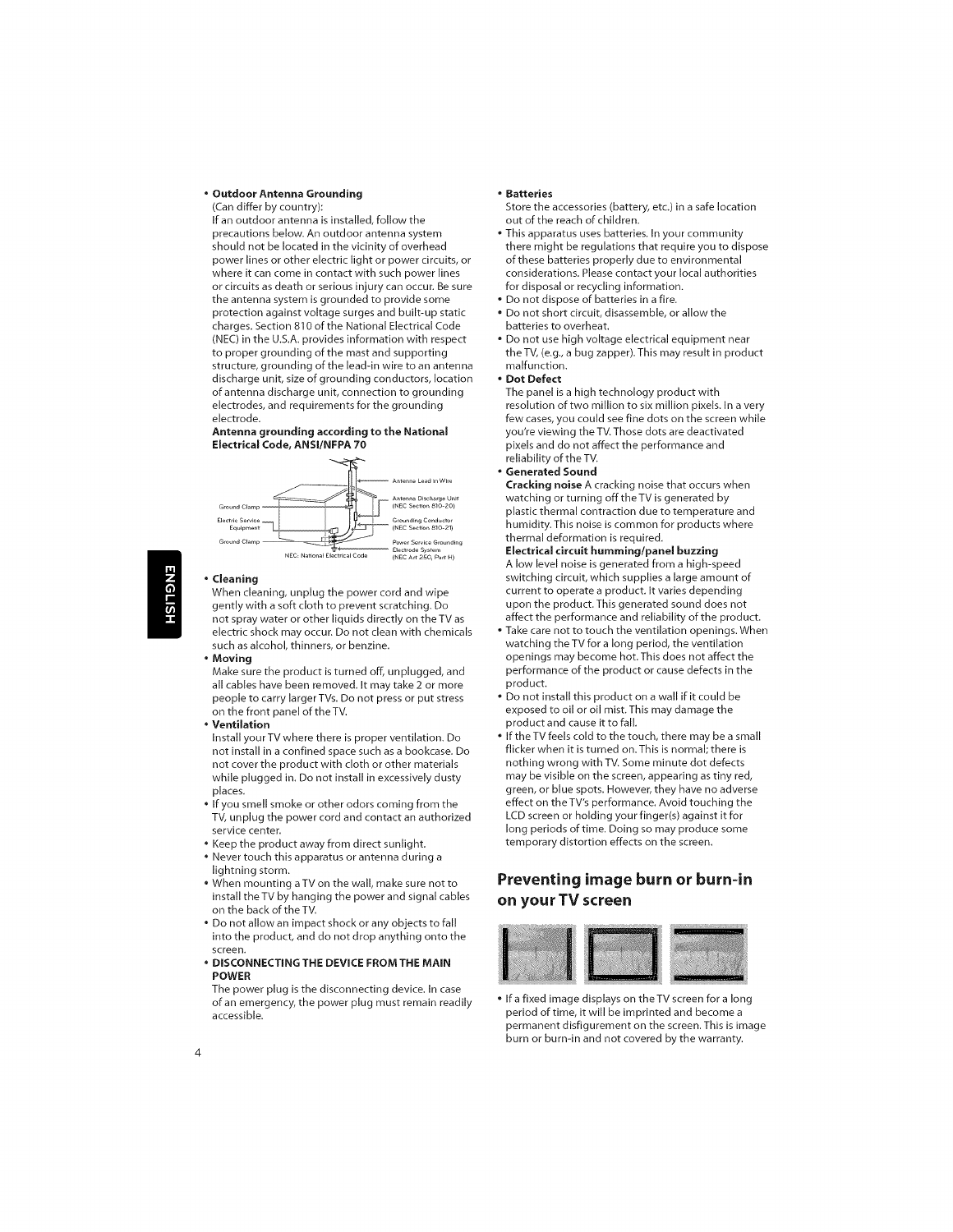- If the aspect ratio of the TV is set to 4:3 for a long period of time, image burn may occur on the<br>letterboxed area of the screen.
- Avoid displaying a fixed image on the TV screen for a long period of time (2 or more hours for LCD, I or more hours for the Plasma TV) to prevent image burn.

#### FCC Notice

#### (For USA)

This equipment has been tested and found to comply with the limits for a Class B digital device, pursuant to Part 15 of the FCC Rules.These limits are designed to provide reasonable protection against harmful interference in a residential installation. This equipment generates, uses, and can radiate radio frequency energy and, if not installed and used in accordance with the instructions, may cause harmful interference to radio communications. However, there is no guarantee that interference will not occur in a particular installation. If this equipment does cause harmful interference to radio or television reception, which can be determined by turning the equipment offand on, the user is encouraged to try to correct the interference by one or more of the following measures:

- Reorient or relocate the receiving antenna. - Increase the separation between the equipment and the receiver.
- Connect the equipment to an outlet on a circuit different from that to which the receiver is connected.
- Consult the dealer or an experienced radio/TV technician for help.

This device complies with part 15 of the FCC Rules. Operation is subject to the following two conditions: (1) this device may not cause harmful interference and (2) this device must accept any interference received, including interference that may cause undesired operation of the device.

Any changes or modifications in construction of this device which are not expressly approved by the party responsible for compliance could void the user's authority to operate the equipment.

#### FCC Radio Frequency Interference Requirements (for UNII devices)

High power radars are allocated as primary users of the 5.25 to 5.35 GHz and 5.65 to 5.85 GHz bands. These radar stations can cause interference with and/or damage this device.This device cannot be co-located with any other transmitter.

#### FCC RF Radiation Exposure **Statement**

[For having wireless function (WLAN, Bluetooth,...)] This equipment complies with FCC radiation exposure limits set forth for an uncontrolled environment.This transmitter must not be colocated or operating in conjunction with any other antenna or transmitter.

This equipment should be installed and operated with minimum distance 20 cm (7.8 inches) between the antenna and your body. Users must follow the specific operating instructions for satisfying RF exposure compliance.

#### Industry **Canada Statement**

#### (For Canada)

[For having wireless function (WLAN, Bluetooth,...)] This device complies with RSS-210 of the Industry Canada Rules. Operation is subject to the following two conditions:

1. this device may not cause interference and 2. this device must accept any interference, including interference that may cause undesired operation of the device.

#### IC Radiation Exposure **Statement**

#### (For Canada)

[For having wireless function (WLAN, Bluetooth,...)] This equipment complies with IC radiation exposure limits set forth for an uncontrolled environment. This equipment should be installed and operated with minimum distance 20 cm (7.8 inches) between the antenna and your body.

NOTE:THE MANUFACTURER IS NOT RESPONSIBLE FOR ANY RADIO OR TV INTERFERENCE CAUSED BY UNAUTHORIZED MODIFICATIONS TOTHIS EQUIPMENT. SUCH MODIFICATIONS COULD VOID THE USER'S AUTHORITY TO OPERATE THE EQUIPMENT.

### LG Recycling Policy

#### (For USA)

LG Electronics offers a customized e-waste takeback and recycling service that meets local needs and requirements in the countries where e-waste regulations are in place, and also provides product and packaging take-back and recycling service voluntarily in some countries. LG Electronics evaluates products' recyclability at the design step using LG's recyclability evaluation tool, with the goal of improving recyclability where practicable. Through these activities, LG seeks to contribute to conserving natural resources and protecting the environment.

For more information about the LG Recycling Policy, please visit our global site at http://www.lg.com/ g/oba//sustainability/environment/take-backrecycling.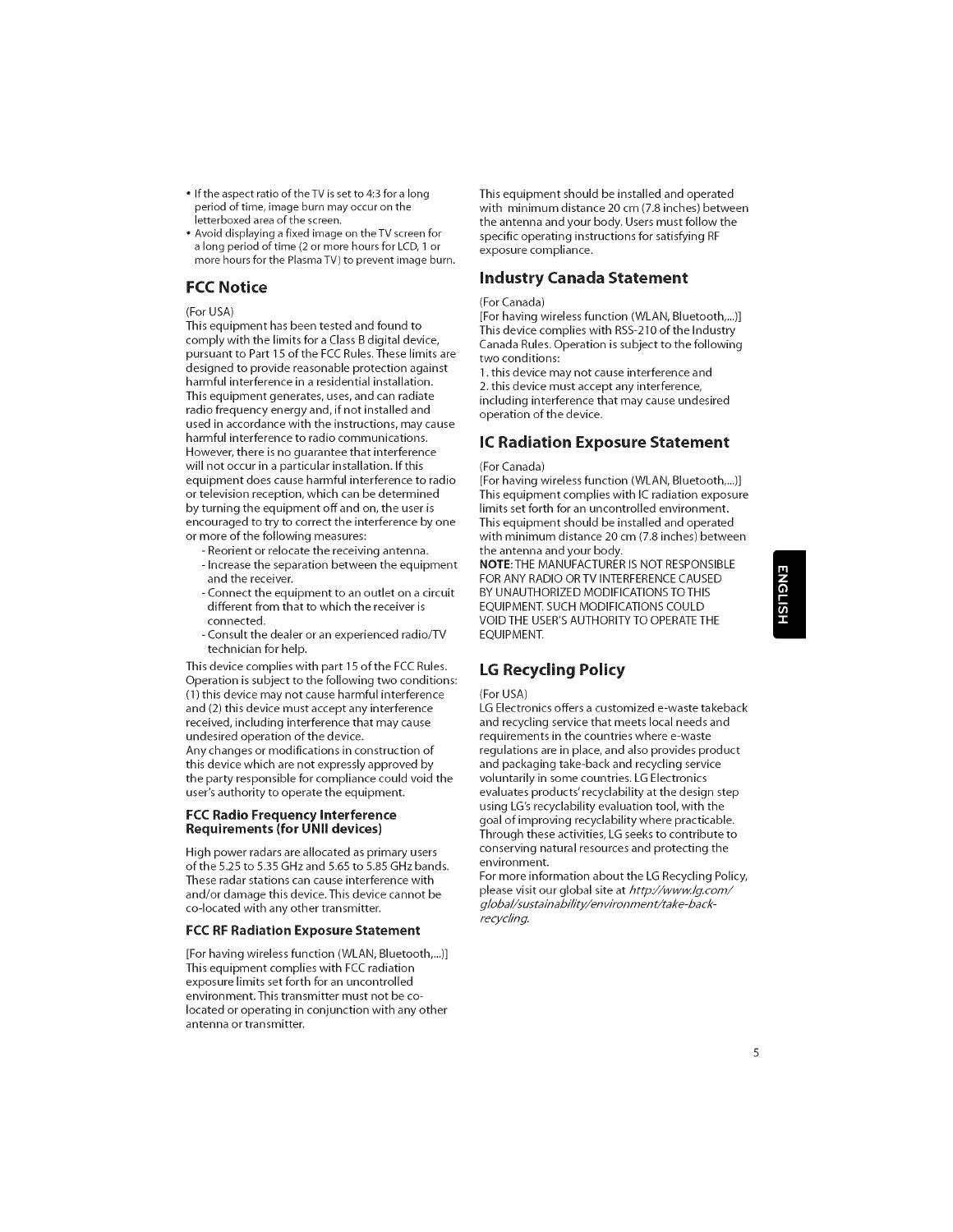#### **AWARNING**

(For Canada)

[For product having the wireless function using 5 GHz frequency bands]

- The device for operation in the band 5150-5250 MHz is only for indoor use to reduce the potential for harmful interference to co-channel mobile satellite systems;
- The maximum antenna gain permitted for devices in the bands 5250-5350 MHz and 5470-5725 MHz shall comply with the EIRP limit; and
- The maximum antenna gain permitted for devices in the band 5725-5825 MHz shall comply with the EIRP limits specified for point-to-point and non point-topoint operation as appropriate.
- High-power radars are allocated as primary users (i.e., priority users) of the bands 5250-5350 MHz and 5650-5850 MHz and that these radars could cause interference and/or damage to LE-LAN devices.

#### **Note** to **Cable/TV Installer**

#### (For USA and Canada)

This reminder is provided to call the CATV system installer's attention to Article 820-40 of the National Electric Code (U.S.A.). The code provides guidelines for proper grounding and, in particular, specifies that the cable ground shall be connected to the grounding system of the building, as close to the point of the cable entry as practical.

**JGLISH** 

#### **Viewing** 3D Imaging **(For** 3D models)

**AWARNING** 

#### Viewing **Environment**

**•** Viewing Time

- When watching 3D contents, take five- to fifteen-minute breaks every hour. Viewing 3D contents for a long period of time may cause headache, dizziness, fatigue or eye strain.

#### **Those that have a** photosensitive **seizure or chronic illness**

- **•** Some users may experience a seizure or other abnormal symptoms when they are exposed to a flashing light or particular pattern from 3D contents.
- Do not watch 3D videos if you feel nausea, are pregnant and/or have a chronic illness such as epilepsy, cardiac disorder, or blood pressure disease, etc.
- 3D Contents are not recommended to those who suffer from stereo blindness or stereo anomaly. Double images or discomfort in viewing may be experienced.
- If you have strabismus (cross-eyed), amblyopia (weak eyesight) or astigmatism, you may have trouble sensing depth and easily feel fatigue due to double images. It is advised to take frequent breaks than the average adult.
- If your eyesight varies between your right and left eye, correct your eyesight prior to watching 3D contents.

#### Symptoms **which require** discontinuation or **refraining** from **watching 3D** contents

- **•** Do not watch 3D contents when you feel fatigue from lack of sleep, overwork or drinking.
- When these symptoms are experienced, stop using/watching 3D contents and get enough rest until the symptom subsides.
	- Consult your doctor when the symptoms persist. Symptoms may include headache, eyeball pain, dizziness, nausea, palpitation, blurriness, discomfort, double image, visual inconvenience or fatigue.

#### $\bigwedge$ CAUTION

#### Viewing **Environment**

- **•** Viewing Distance
	- Maintain a distance of at least twice the screen diagonal length when watching 3D contents. If you feel discomfort **in** viewing 3D contents, move further away from the TV.

#### Viewing Age

- **•** Infants / Children
- Usage/Viewing 3D contents for children under the age of 5 are prohibited.
- Children under the age of 10 may overreact and become overly excited because their vision **is in** development (for example: trying to touch the screen or trying to jump **into it.)** Special monitoring and extra attention **is** required for children watching 3D contents.
- Children have greater binocular disparity of 3D presentations than adults because the distance between the eyes **is** shorter than one of adults. Therefore they will perceive more stereoscopic depth compared to adults for the same 3D **image.**
- Teenagers
	- Teenagers under the age of 19 may be stimulated by light coming from 3D videos. Advise them not to watch 3D videos for a long time when they are tired.
- **•** Elderly
	- The elderly may perceive less of a 3D effect than the youth. Do not sit closer to the TV than the recommended distance.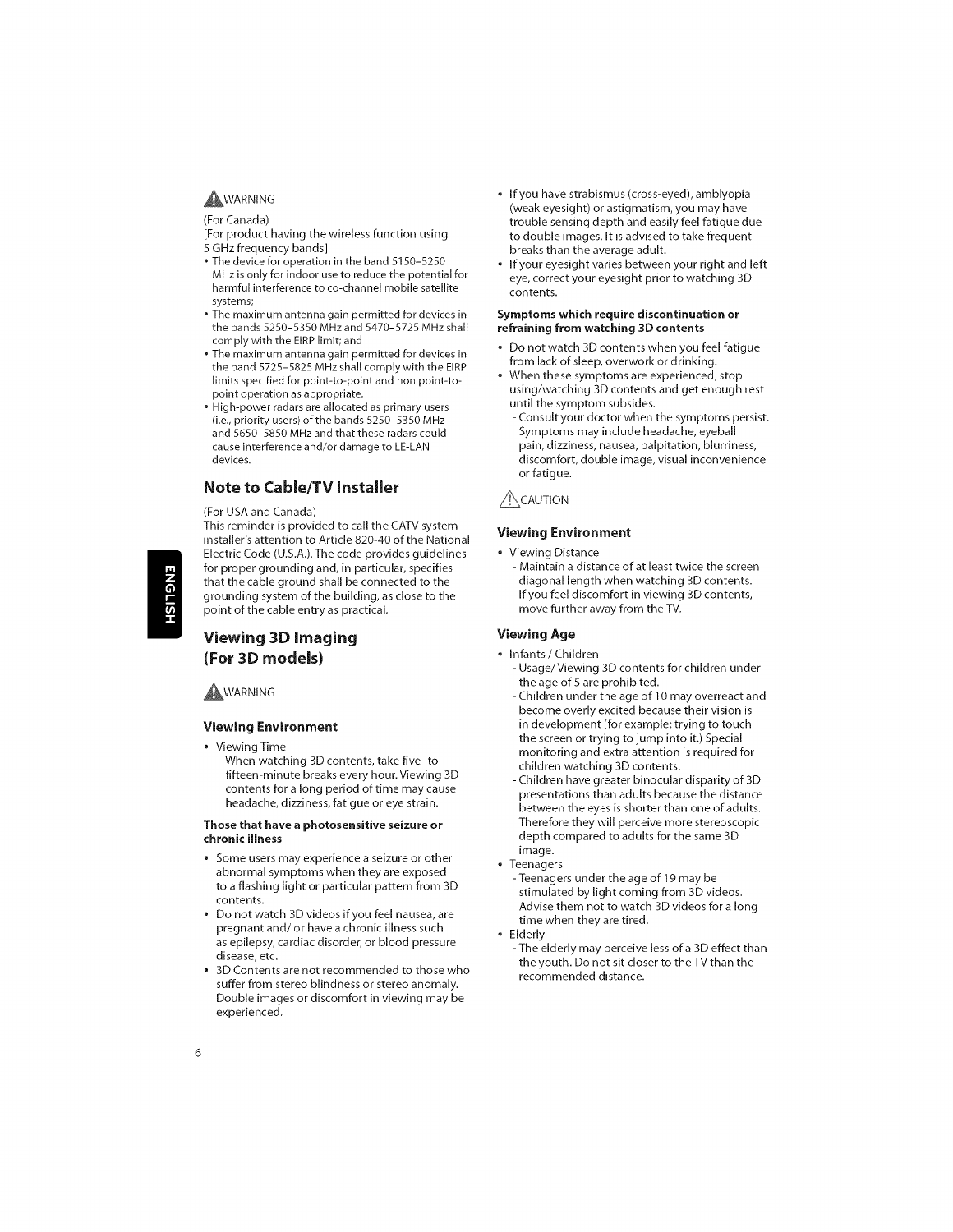#### **Cautions** when using **the** 3D **glasses**

- \* Make sure to use LG 3D glasses. Otherwise, you may not be able to view 3D videos properly.
- \* Do not use 3D glasses instead ofyour normal glasses, sunglasses or protective goggles.
- \* Using modified 3D glasses may cause eye strain or image distortion.
- , Do not keep your 3D glasses in extremely high or low temperatures. It will cause deformation.
- The 3D glasses are fragile and are easily scratched. Always use a soft, clean piece of cloth when wiping the lenses. Do not scratch the lenses of the 3D glasses with sharp objects or clean/wipe them with chemicals.

# **Preparing**

#### **ONOTE**

- Image shown may differ from yourTV.
- Your TV's OSD (On Screen Display) may differ slightly from that shown **in** this manual.
- The available menus and options may differ from the **input** source or product model that you are using.
- New features may be added to this TV **in** the future.
- The **items** supplied with your product may vary depending upon the model.
- Product specifications or contents of this manual may be changed without prior notice due to upgrade of product functions.
- For an optimal connection, HDMI cables and USB devices should have bezels less than 10 mm (0.39 **inches)** thick and 18 mm (0.7 **inches)** width.
- Use an extension cable that supports USB 2.0 **if** the USB cable or USB flash drive does not fit **into** your TV's USB port.
- Use a certified cable with the HDMI logo attached. If you do not use a certified HDMI cable, the screen may not display or a connection error may occur.
- Recommended HDMI cable types (3 m or less) - High-Speed HDMI®/TM cable
- High-Speed HDMI®/TM cable with Ethernet



#### $\bigwedge$ CAUTION

- Do not use any unapproved items to ensure the safety and product's lifespan.
- Any damages or injuries by using unapproved items are not covered by the warranty.
- In case of some model, the thin film on screen is a part of the TV, So don't take it off.
- When attaching the stand to the TV set, place the screen facing down on a cushioned table or flat surface to protect the screen from scratches.
- Make sure that the screws are fastened tightly. (If they are not fastened securely enough, theTV may tilt forward after being installed.)
- Do not tighten the screws with too much force; otherwise they may be damaged and come loose later.

# **Optional Extras**

Optional extras can be changed or modified for quality **improvement** without any notification. Contact your dealer for buying these items. These devices only work with certain models. The model name or design may be changed manufacturer's circumstances or policies.

(Depending upon model)

| AN-MR6**<br>Magic Remote          | $AG-F***$<br>Cinema 3D<br>Glasses | AN-VC550<br>Smart Camera                         |
|-----------------------------------|-----------------------------------|--------------------------------------------------|
| AG-F***DP<br>Dual Play<br>Glasses | LG Audio<br>Device                | <b>AN-WF500</b><br>Wi-Fi/<br>Bluetooth<br>DONGLE |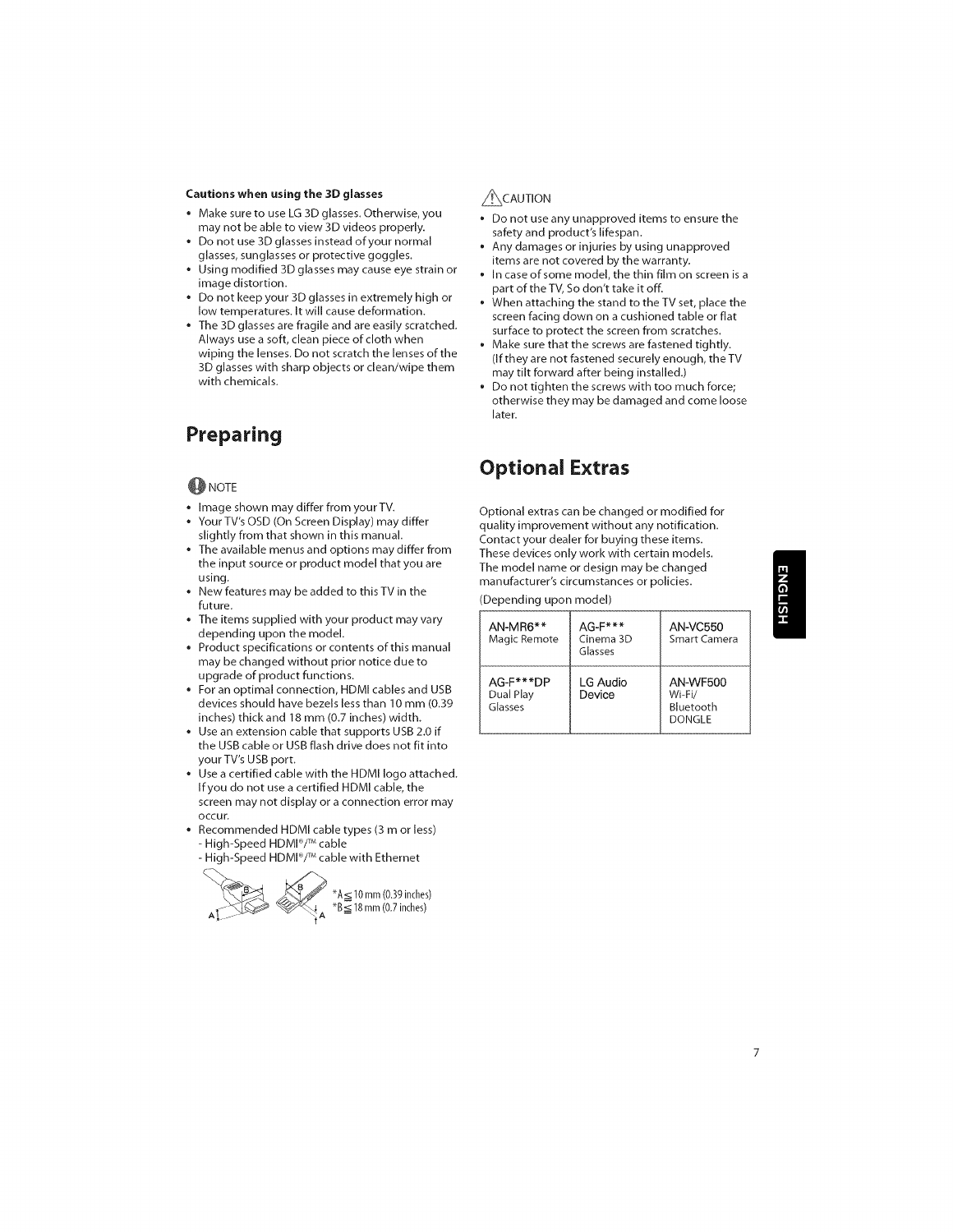# **Maintenance**

#### **Cleaning Your TV**

Clean your TV regularly to keep **it** at peak performance and to extend the product lifespan.

#### $\bigwedge$ CAUTION

- \* Make sure to turn the power off and disconnect the power cord and all other cables first.
- When the TV is left unattended or unused for a long time, disconnect the power cord from the wall outlet to prevent possible damage from lightning or power surges.

#### **Screen, Frame, Cabinet, and Stand**

To remove dust or light dirt, wipe the surface with a dry, clean, and soft cloth.

To remove major dirt, wipe the surface with a soft cloth dampened **in** clean water or a diluted mild detergent.Then wipe **immediately** with a dry cloth.

#### $\bigwedge$ CAUTION

- \* Do not push, rub, or hit the surface with your fingernail or a sharp object, as this may result **in** scratches on the screen and **image** distortions.
- **\*** Do not use any chemicals, such as waxes, benzene, alcohol, thinners, **insecticides,** air fresheners, lubricants, as these may damage the screen's finish and cause discoloration.
- Do not spray liquid onto the surface. If water enters the TV, **it** may result **in** fire, electric shock, or malfunction.

#### **Power Cord**

Remove the accumulated dust or dirt on the power cord regularly.

# **Lifting** and **Moving** the **TV**

When moving or lifting theTV, read the following to prevent the TV from being scratched or damaged and for safe transportation regardless of **its** type and size.

- Move theTV **in** the box or packing material that the TV originally came **in.**
- Before moving or lifting theTV, disconnect the power cord and all cables.

**\*** When holding theTV, the screen \_F\_ should face away from you to avoid damage.



Hold the top and bottom of the TV frame firmly. Make sure not to hold the transparent part, speaker, or speaker grille area.



- ® Use at least two people to move a large TV.
- ® When transporting theTV by hand, hold theTV as shown in the following illustration.
- $\bullet~$  When transporting the TV, do not expose the T
- ® to jolts or excessive vibration. When transporting the TV, keep the TV upright; never turn theTV on its side or tilt towards the left or right.
- When handling the TV, be careful not to damage the protruding joystick button.

#### $\bigwedge$  CAUTION

- **\*** Avoid touching the screen at all times, as this may result **in** damage to the screen.
- Do not place the product on the floor with its front facing down without padding. Failure to do so may result in damage to the screen.
- Do not move theTV by holding the cable holder or cable management, as the cable holders may break, and injuries and damage to theTV may occur. (Depending upon model)

# **Using** the **Joystick Button**

(Image shown may differ from your TV.) You can operate the TV by pressing the button or moving the joystick left, right, up, or down.

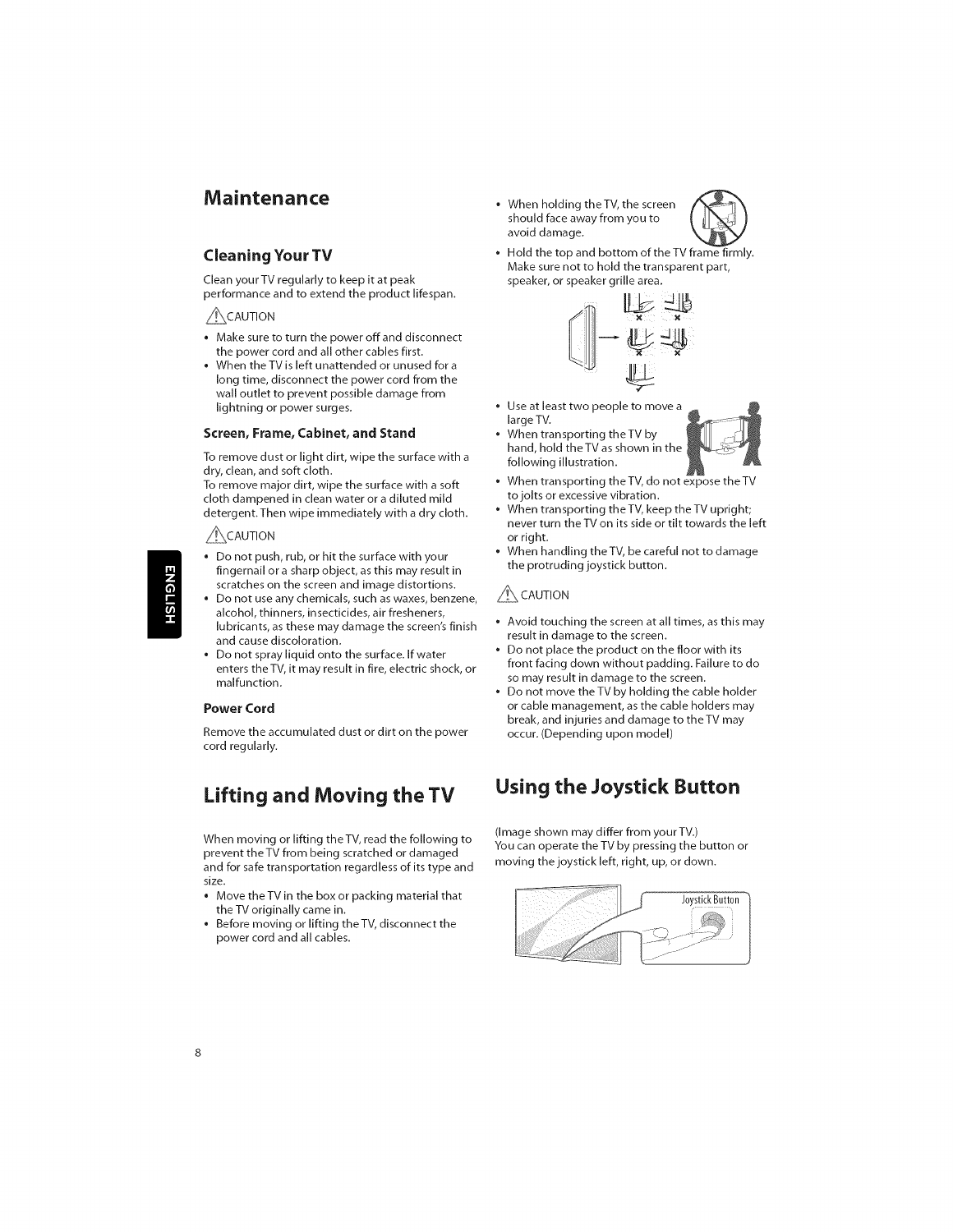

#### **OD** NOTE

**\*** Move the joystick button up, down, left, or right. Be careful not to press it. If you press it first, you may not be able to adjust the volume or scroll through the channels.

#### **Adjusting** the **Menu**

When theTV is turned on, press the joystick button one time.You can adjust the menu items moving the joystick button up, down, left, or right.

| ○ Turns the power off.                                  |
|---------------------------------------------------------|
| Accesses the quick settings. (Depending upon<br>model)  |
| Clears on-screen displays and returns to TV<br>viewing. |
| Changes the input source.                               |

# **Mounting on** a **Table**

(Image shown may differ from your TV.)

- 1 Lift and tilt the TV into its upright position on a table.
	- Leave a 10 cm (4 inches) (minimum) space from the wall for proper ventilation.



2 Connect the power cord to a wall outlet.

#### $\bigwedge$ CAUTION

\* Do not place theTV near or on sources of heat, as this may result in fire or other damage.

## **Using the Kensington Security System (optional)**

#### (Depending upon model)

(image shown may differ from your TV.) The Kensington security system connector is located at the rear of theTV. For more information of installation and using, refer to the manual provided with the Kensington security system or visit http:// www.kensington.com. Connect the Kensington security system cable between the TV and a table.



#### **OD** NOTE

**\*** The Kensington security system is optional.You can obtain additional accessories from your local dealer.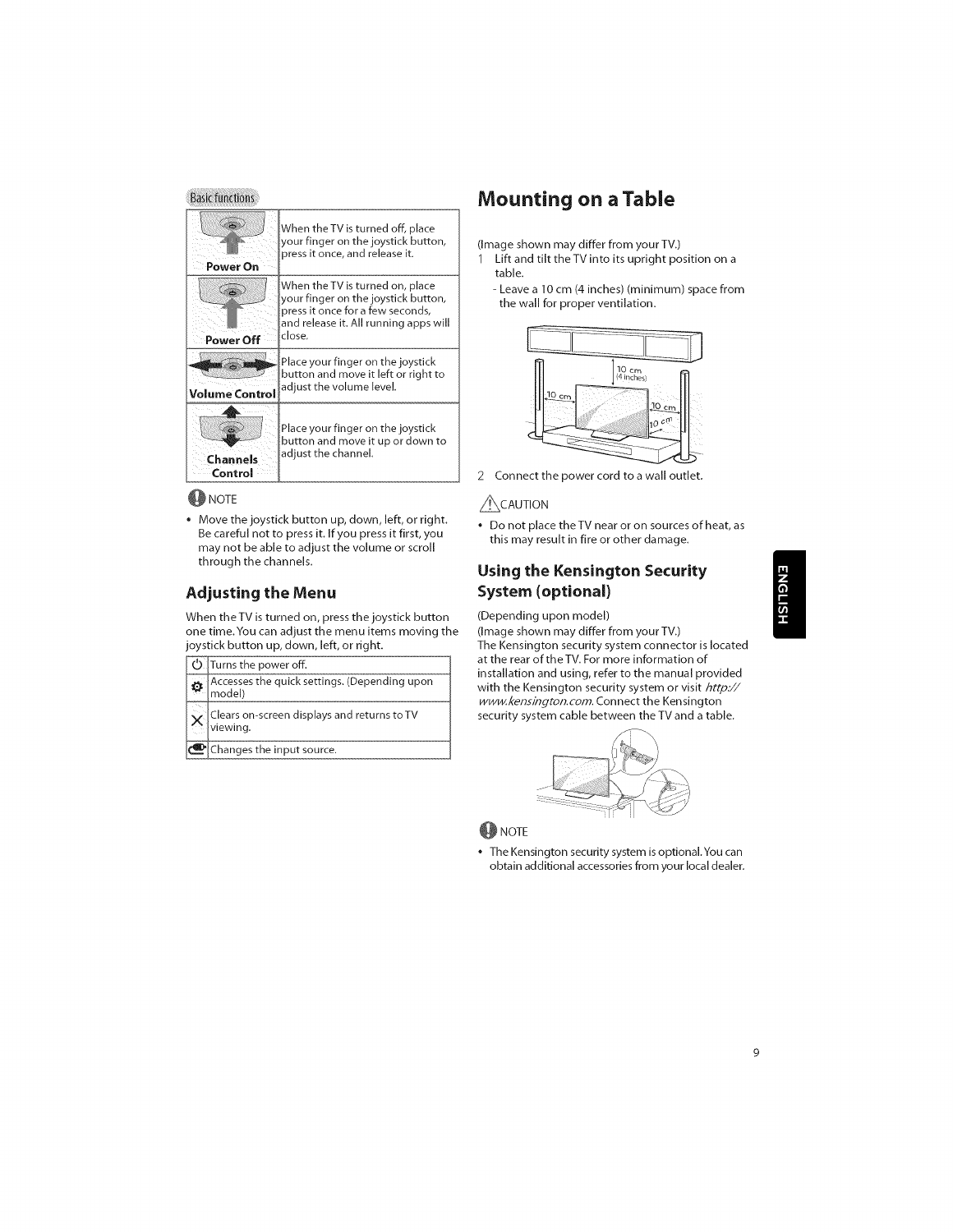#### **Securing** the **TV** to **a Wall (optional)**

(Depending upon model)

(Image shown may differ from your TV.)



- 1 Insert and tighten the eye-bolts, orTV brackets and bolts on the back of theTV. - If there are bolts inserted at the eye-bolts position, remove the bolts first.
- 2 Mount the wall brackets with the bolts to the wall. Match the location of the wall bracket and the eye-bolts on the rear of the TV.
- 3 Connect the eye-bolts and wall brackets tightly with a sturdy rope or cable. Make sure to keep the rope parallel to the flat surface.

#### $/$  CAUTION

Make sure that children do not climb on or hang<br>on the TV.

#### **OD** NOTE

**NGLISH** 

- ose a platform of easiliet that is s<br>enough to support the TV securel • Use a platform or cabinet that **is** strong and large
- Brackets, bolts, and ropes are optional.You can obtain additional accessories from your local dealer.

# **Mounting on a Wail**

An optional wall mount can be used with your LG television. Consult with your local dealer for a wall mount that supports the VESA standard used by your TV model. Carefully attach the wall mount bracket at the rear of the TV. Install the wall mount bracket on a solid wall perpendicular to the floor. If you are attaching the TV to other building materials, please contact qualified personnel to **install** the wall mount. Detailed **instructions** will be **included** with the wall mount. We recommend that you use an LG brand wall mount.The LG wall mount **is** easy to adjust or to connect the cables. When you do not use LG'swall mount bracket, use a wall mount bracket where the device **is** adequately secured to the wall with enough space to allow connectivity to external devices. If you are using a non-adjustable mount, attach the mount to the wall. Attach the cables to theTV first, then attach theTV to the mount.



Make sure to use screws and wall mounts that meet theVESA standard. Standard dimensions for the wall mount kits are described **in** the following table.

| Model                            | 40/43LF6300<br>32LF595B<br>43LF5900 | 42/50/55LF6500<br>55LF5950 |
|----------------------------------|-------------------------------------|----------------------------|
| VESA (A x B)                     | 200 x 200                           | 400 x 400                  |
| Standard screw                   | M6                                  | M6                         |
| Number of screws                 | 4                                   | 4                          |
| Wall mount bracket<br>(optional) | li SW240B<br>MSW240                 | LSW440B<br>MSW240          |
|                                  |                                     |                            |
| Model                            | 49/55LF6300<br>49LF5900             | 60/65LF6300<br>60/65LF6390 |
|                                  | 300 x 300                           | 300 x 300                  |
| Standard screw                   | M6                                  | Μ6                         |
| VESA (A x B)<br>Number of screws | 4                                   | 4                          |



#### $\bigwedge$  Caution

- Disconnect the power before moving or installing the TV. Otherwise electric shock may occur.
- Remove the stand before installing the TV on a wall mount by performing the stand attachment in reverse.
- If you install the TV on a ceiling or slanted wall, it may fall and result in severe injury. Use an authorized LG wall mount and contact the local dealer or qualified personnel.When using a third-party wall mount, it is not covered by the warranty.
- Do not overtighten the screws as this may cause damage to theTV and void your warranty.
- Use the screws and wall mounts that meet the VESA standard. Any damages or injuries by misuse or using an improper accessory are not covered by the warranty.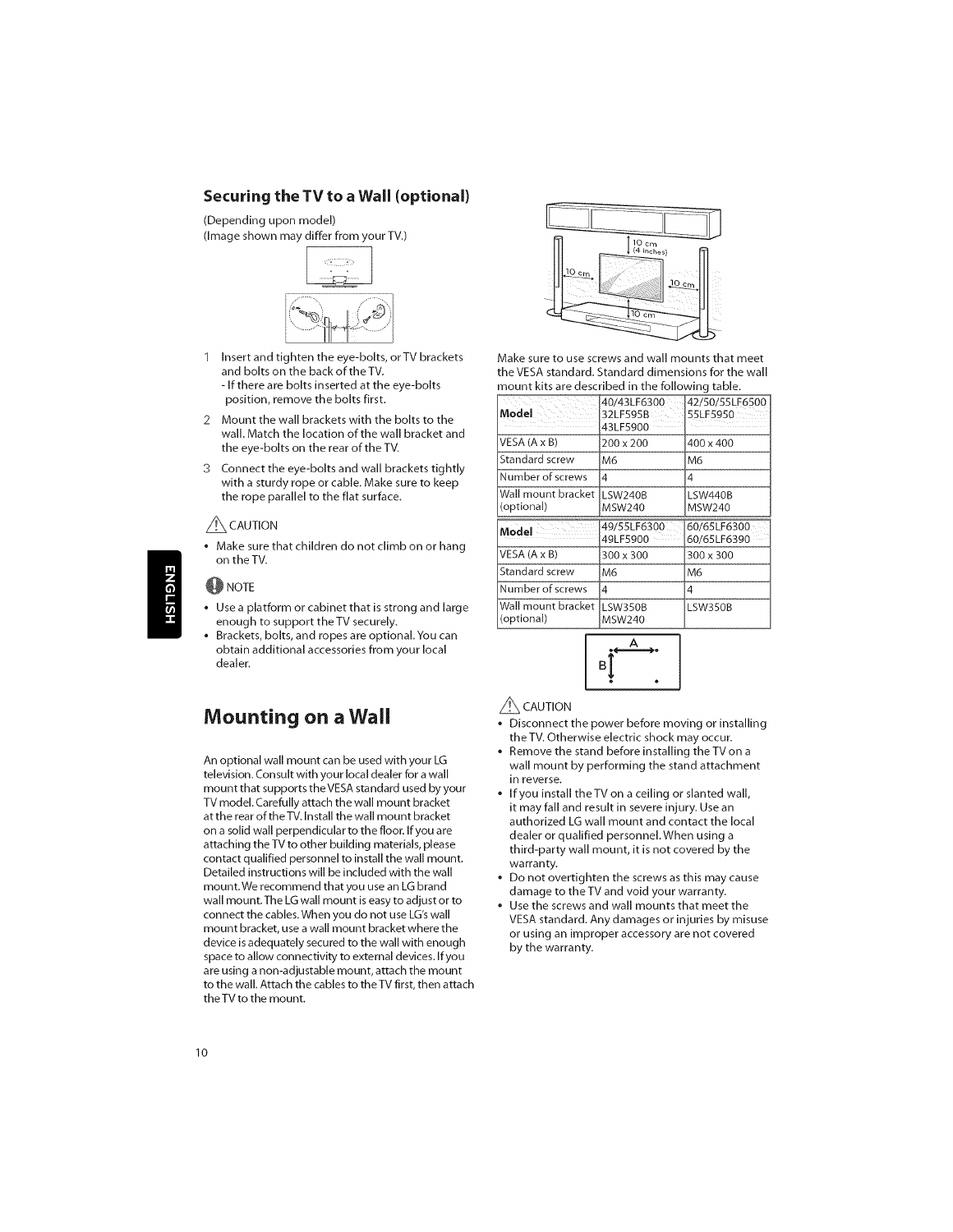#### **W**INOTE

- Use the screws that are listed on the VESA standard screw specifications.<br>The wall mount kit includes an installation manual
- and necessary parts.
- The wall mount bracket is optional. You can obtain additional accessories from your local dealer.
- The length of screws may differ depending upon the wall mount. Make sure to use the proper<br>length.
- For more information, refer to the manual supplied with the wall mount.
- When using the wall mounting bracket, apply the adhesive protective label to cover the unused stand opening(s). This will prevent the accumulation of dust and dirt. (Use only when provided with your particular model.)



When attaching a wall mounting bracket to the TV, insert the wall mount inner spacers into the TV wall mount holes to adjust the vertical angle of the TV. (Use only when provided with your particular model.)



# **Connections (Notifications)**

You can connect various external devices to theTV. Supported external devices are: HD receivers, DVD players, VCRs, audio systems, USB storage devices, PC, gaming devices, and other external devices. For more information on external device's connection, refer to the manual provided with each device.

#### **D**NOTE

- If you record a TV program on a DVD recorder or VCR, make sure to connect theTV signal input cable to the TV through a DVD recorder or VCR. For more information of recording, refer to the manual provided with the connected device.
- The external device connections may differ from the model.
- Connect external devices to theTV regardless of the order of the TV port.
- If you connect a gaming device to the TV, use the cable supplied with the gaming device.
- Refer to the external equipment's manual for operating instructions.
- In PC mode, there may be noise associated with the resolution, vertical pattern, contrast or brightness. If noise is present, change the PC output to another resolution, change the refresh rate to another rate or adjust the brightness and contrast on the PICTURE menu until the picture is clear.
- Depending upon the graphics card, some resolution settings may not allow the image to be positioned on the screen properly.

#### **Connecting** to an **Antenna or Cable**

Connect an antenna, cable, or cable box to watch TV.The RF cable may not be supplied, depending upon the model.

#### $\bigwedge$ CAUTION

• Make sure not to bend the copper wire of the RF cable.



Complete all connections between devices, and then connect the power cord to the power outlet to prevent damage to your TV.

#### **O** NOTE

- Use a signal splitter to use 2TVs or more.
- DTV Audio Supported Codec: MPEG, Dolby Digital.
	-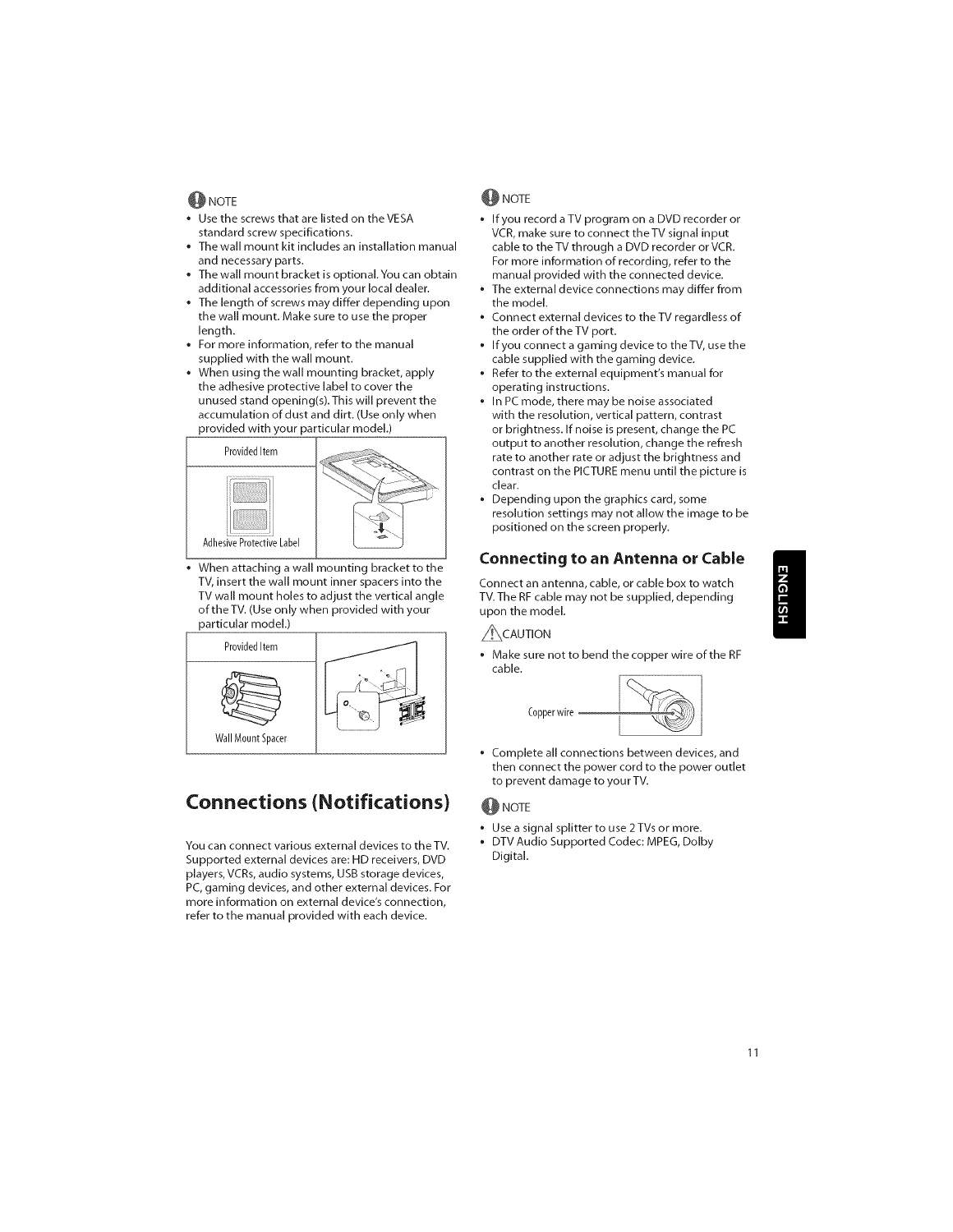#### **Other Connections**

Connect your TV to external devices. For the best picture and audio quality, connect the external device and theTV with the HDMI cable. Depending upon the model, a cable may not be provided.

# **Remote Control**

#### (Depending upon model)

The descriptions **in** this manual are based on the buttons on the remote control. Please read this manual carefully and use theTV correctly.To install batteries, open the battery cover, replace batteries (1.5 V AAA) matching the  $\oplus$  and  $\ominus$  ends to the label inside the compartment, and close the battery cover. Failure to match the correct polarities of the battery may cause the battery to burst or leak, resulting **in** fire, personal injury, or ambient pollution.To remove the batteries, perform the installation actions in reverse. This remote uses infrared light. When **in** use, **it** should be pointed **in** the direction of theTV's remote sensor.

#### $\bigwedge$  CAUTION

\* Do not mix old and new batteries, as this may damage the remote control.

Α



(POWER) Turns the TV on or off. \_\_ INPUT Changes the input source. CAPTION Activates or deactivates the subtitles. [\_ (User **Guide)** Sees user-guide. **THATIO** Resizes an image.

**TV** Returns to the last TV channel. Number **button** Enters numbers.

- (Dash) Inserts a dash between numbers such as 2-1 and 2-2.

LIST Accesses the saved channel list.

FLASHBK Alternates between the two last channels selected (pressing repeatedly).

 $+$  VOL $-$  Adjusts the volume level.

FAV Accesses your favorite channel list. INFOO Shows information on the current program. MUTE\_ Mutes all sounds.

 $\sqrt{CH}$  Scrolls through the saved channels.

 $\triangle$  PAGE  $\vee$  Moves to the previous or next screen.

-B



RECENT Shows the previous history.  $\mathcal{L}$  (Home) Accesses the Home menu. **III MY APPS** Shows the list of Apps.  $\bigcirc$  Q.MENU Accesses the quick settings. LIVE**MENU**Shows the list of Channels. Navigation buttons Scrolls through menus or options. (up/down/left/right)

OK® Selects menus or options and confirms your input.

 $\triangle$ BACK Returns to the previous screen. EXIT Clears all on-screen displays and returns to TV viewing.

SLEEP Sets the length of time until the TV to turns off. SAP/ $*$  Enables SAP (Secondary Audio Program) Feature. Control buttons ( $\blacksquare, \blacktriangleright, \blacksquare, \blacktriangleleft, \blacktriangleright$ ) Controls the SIMPLINK compatible devices (USB, SIMPLINK). Color buttons These access special functions in some menus.  $(\blacksquare, \blacksquare, \blacksquare)$ 

# **Magic Remote Functions**

#### (Depending upon model)

When the message Magic remote control battery is low. Change the battery, is displayed, replace the battery.To install batteries, open the battery cover, replace batteries (1.5 V AA) matching  $\oplus$  and  $\ominus$  ends to the label **inside** the compartment, and close the battery cover. Failure to match the correct polarities of the battery may cause the battery to burst or leak, resulting **in** fire, personal injury, or ambient pollution. Be sure to point the remote control at the remote control sensor on theTV.To remove the batteries, perform the installation actions **in** reverse. This remote uses infrared light.When **in** use, **it** should be pointed **in** the direction of theTV's remote sensor.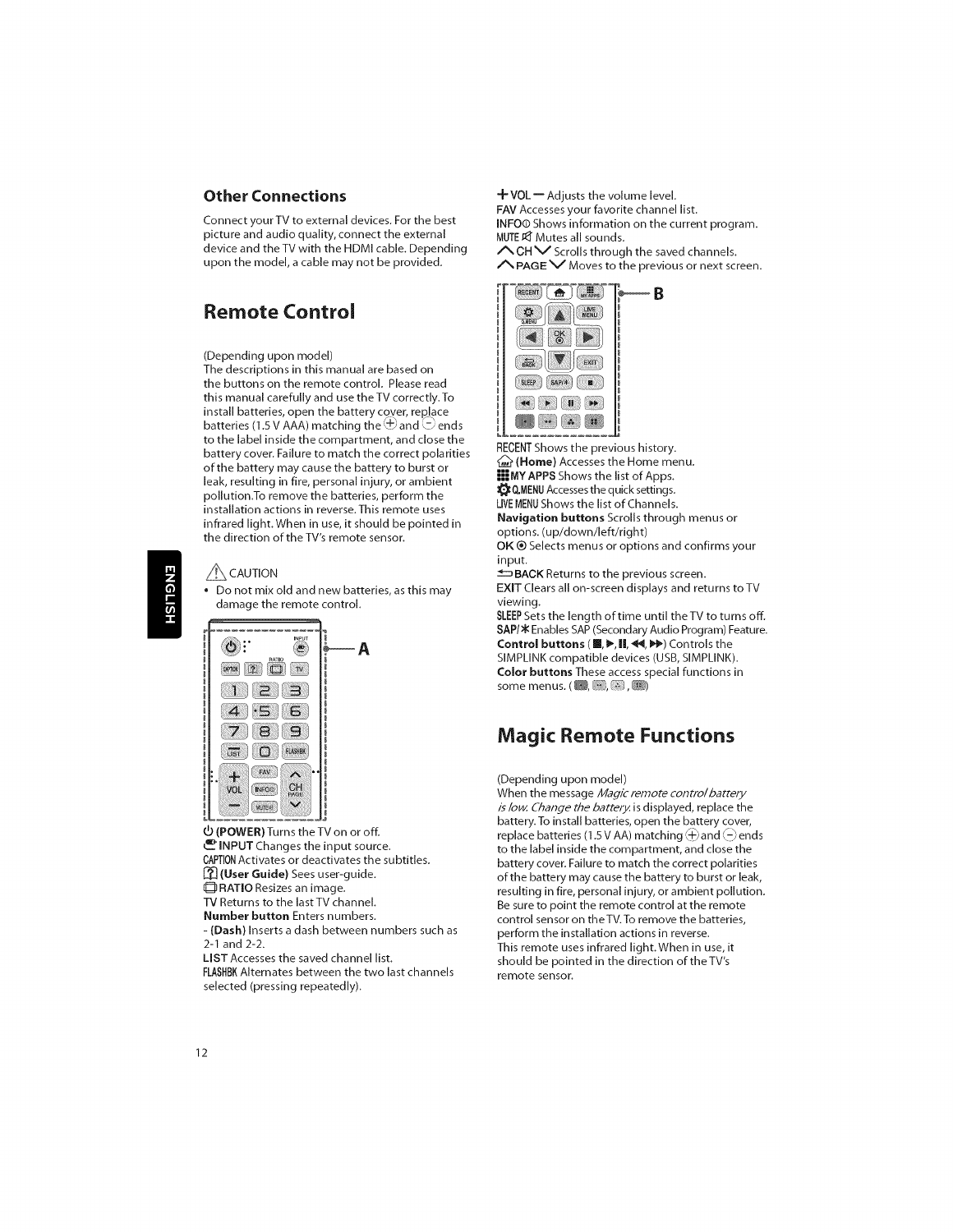#### $\bigwedge$  CAUTION

**\*** Do not mix old and new batteries, as this may damage the remote control.



# A

(\_ **(POWER)** Turns the TV on or off.

\_- **(INPUT)** Changes the input source.

\* Pressing and holding the **@ (INPUT)** button displays all the lists of external **inputs.**

Number **buttons** Enters numbers.

 $-$  (DASH) Inserts a dash between numbers such as 2-1 and 2-2.

LIST Accesses the saved channel list.

INFO Views the information of the current channels and screen.



#### B

 $+$ VOL $-$  Adjusts the volume level.

**K** (MUTE) Mutes all sounds.

 $*$  By pressing and holding the  $\mathscr{C}_\omega$  button, video descriptions function will be enabled.

 $^*$  SAP (Secondary Audio Program) Feature can also be enabled by pressing the  $\mathcal{K}_\bullet$  key.

 $\wedge$ CH $\vee$  Scrolls through the saved channels.

(**Home**) Accesses the Home menu.

**4** (BACK) Returns to the previous screen.

EXIT Clears all on-screen displays and returns to TV viewing.

# **C**

 $\mathbb D$ Wheel (OK) Press the center of the Wheel button to select a menu.You can change channels by using the Wheel button.

 $\triangle \triangledown \triangle \triangleright$  (up/down/left/right) Press the up, down, left or right button to scroll the menu. Ifyou press  $\triangle \triangledown \triangle \triangledown$  buttons while the pointer is in use, the pointer will disappear from the screen and Magic Remote will operate like a general remote control.To display the pointer on the screen again, shake Magic Remote to the left and right.

(Q. Settings) Accesses the Quick Settings.  $*$  Pressing and holding the  $\bigotimes$  (Q. Settings) button displays the **Advanced** menu.

图(Screen remote) Displays the Screen Remote.  $\overline{A}$  Accesses the Universal Control Menu in some regions.

**3D** Used for viewing 3D video. (For 3D models)

### (Voice **recognition)**

Network connection **is**required to use the voice

recognition function.

1.Press the voice recognition button.

2.Speak when the voice display window appears on the TV screen.

- \_ Use the Magic Remote no further than 10 cm (4 **inches)** from your face.
- \_-The voice recognition may fail when you speak too fast or too slowly.

\* The recognition rate may vary depending upon the user's characteristics (voice, pronunciation, intonation, and speed) and the environment (noise and TV volume). CAPTION Activates or deactivates the subtitles.

Color **buttons** These access special functions in some menus. ( $\bullet$  Red,  $\bullet$  Green,  $\bullet$  Yellow,  $\bullet$  Blue)

# **1SITS**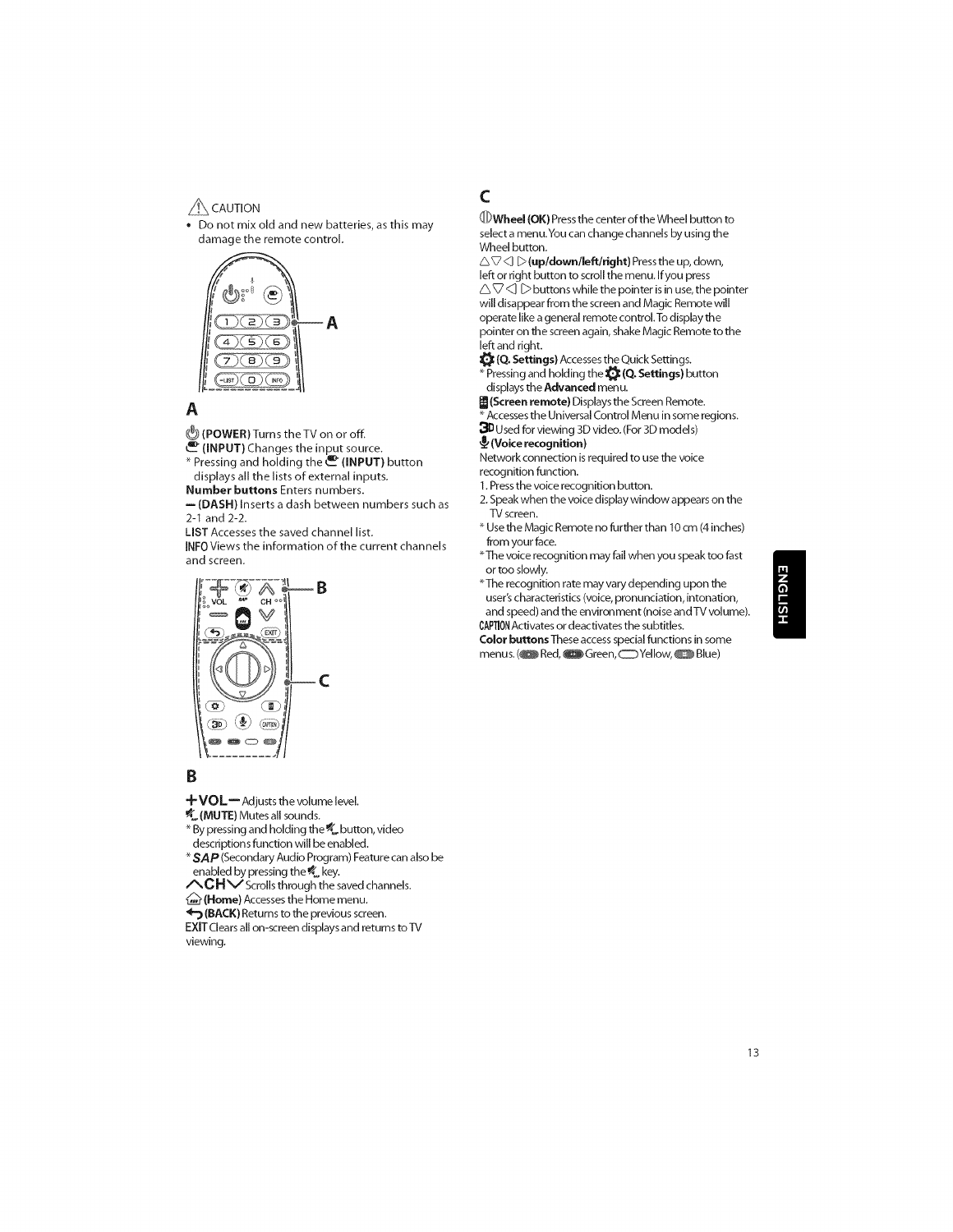#### **Registering Magic Remote**

#### **How** to **register** the **Magic Remote**



#### **How** to **deregister** the **Magic** Remote

| (BACK)<br><b><i>MER</i></b> | Press the $\blacktriangleright$ (BACK) and $\binom{m}{m}$ (Home)<br>at the same time, for five seconds, to<br>unpair the Magic Remote with your TV.<br>Pressing and holding the EXIT button<br>will let you cancel and re-register |
|-----------------------------|------------------------------------------------------------------------------------------------------------------------------------------------------------------------------------------------------------------------------------|
| (Home)                      | Magic Remote at once.                                                                                                                                                                                                              |

#### **How** to **use Magic** Remote

# **ENGLISH**

\* Shake the Magic Remote slightly to the right and left or press  $\mathcal{L}$  (Home), \_- (INPUT), \_1) buttons to make the pointer appear on the screen. (In some TV models, the pointer will appear when you turn the Wheel button.] If the pointer has not been used for a certain period of time or Magic Remote is placed on a flat surface, then the pointer will disappear. If the pointer does not move as you

wish. shake Magic Remote to the left and right. The pointer will move to the center of the screen. . The Magic Remote depletes batteries

faster than a normal remote due to the additional features.

#### **Precautions** to Take

- **•** Use the remote control within the specified range (within 10 m, 32.8 ft.) You may experience communication failures when using the device outside the coverage area or **if** there are obstacles within the coverage area.
- **•** You may experience communication failures depending upon the accessories. Devices such as a microwave oven and wireless LAN operate **in** the same frequency band (2.4 GHz) as the Magic Remote. This may cause communication failures.
- **•** The Magic Remote may not work properly **ifa** wireless router (AP) **is** within 1 m (3.28 ft) of the TV. Your wireless router should be more than 1 m (3.28 ft) away from theTV.
- **•** Do not disassemble or heat the battery.
- Do not drop the battery. Avoid extreme shocks to the battery.
- **Inserting the battery in the wrong way may result in** explosion.

## **Licenses**

Supported licenses may differ by model. For more information about licenses, visit www./g.com.





(For **LF6300, LF6390,** (For **LF595B, LF5900,** LF6SO0 series) LF5950 series)



dis 2.0+Digital Out



# **Open Source Software** Notice Information

To obtain the source code under GPL, LGPL, MPL, and other open source licenses, that is contained in this product, please visit http://opensource.lge.com. In addition to the source code, all referred license terms, warranty disclaimers and copyright notices are available for download.

LG Electronics will also provide open source code to you on CD-ROM for a charge covering the cost of performing such distribution (such as the cost of media, shipping, and handling) upon email request to opensource@lge.com.This offer **is** valid for three (3) years from the date on which you purchased the product.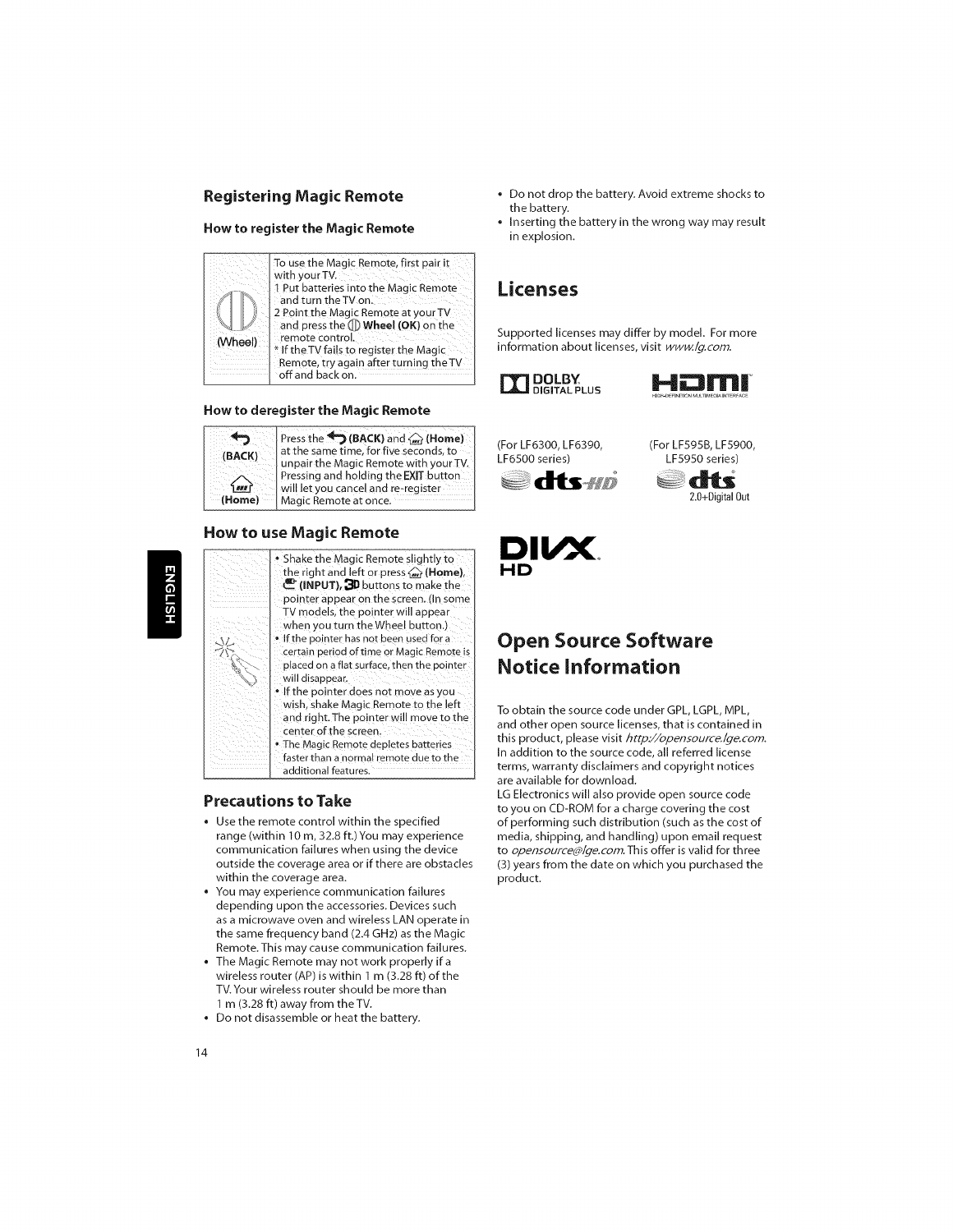# **Troubleshooting**

- \* Cannot control the TV with the remote control. - Check the remote control sensor on the product and try again.
	- Check if there is any obstacle between the product and the remote control.
	- Check if the batteries are still working and properly installed ( $\bigoplus$  to  $\bigoplus$ ,  $\bigodot$  to  $\bigodot$ )
- \* No image display and no sound is produced. - Check if the product is turned on.
	- Check if the power cord is connected to a wall outlet.
	- Check if there is a problem in the wall outlet by connecting other products.
- TheTV turns off suddenly.
	- Check the power control settings.The power supply may be interrupted.
	- Check **if** the **Sleep TimerlTimer Power** off **is** activated **in** the **Timers** settings.
	- If there **is** no signal while theTV **is** on, theTV will turn off automatically after 15 minutes of **inactivity.**

# **Specifications**

Product specifications may be changed without prior notice due to upgrade of product functions.

#### **Television System**

NTSC-M, ATSC, 64 & 256 QAM

#### **Program Coverage**

VHF 2-13, UHF 14-69, CATV 1-135, DTV 2-69, CADTV 1-135

#### **External Antenna** Impedance

75 $\Omega$ 

#### **Environment** Condition

Operating **Temperature** 0 °C to 40 °C (32 °F to 104 °F) Operating Humidity Less than 80 % **Storage Temperature -20** °C to 60 °C (-4 °F to 140 °F) **Storage** Humidity Less than 85 %

#### **Wireless Module Specifications**

(For LF595B, **LF5900, LF5950** series)

| Wireless Module (WN8122E1) Specification |                                                                                                                                                                |
|------------------------------------------|----------------------------------------------------------------------------------------------------------------------------------------------------------------|
| Standard                                 | IEEE802.11a/b/g/n                                                                                                                                              |
| Frequency Range                          | 2400 to 2483.5 MHz<br>5150 to 5250 MHz<br>5725 to 5850 MHz                                                                                                     |
| <b>Output Power</b><br>(Max.)            | 802.11a : 16.5 dBm<br>802.11b:16 dBm<br>802.11g: 15.5 dBm<br>802.11n - 2.4 GHz: 15.5 dBm<br>802.11n - 5 GHz: 16.5 dBm                                          |
|                                          | • Because band channel used by the country could<br>be different, the user can not change or adjust the<br>operating frequency and this product is set for the |

operating frequency and this product **is** set for the regional frequency table. This device should be installed and operated with

minimum distance 20 cm (7.8 inches) between the device and your body. And this phrase **is** for the general statement for consideration of user environment. Contains FCC ID: BEJWN8122E1

Contains IC: 2703H-WN8122E1

#### (For **LF6300, LF6390,** LF6500 series)

| Wireless module (LGSBW41) Specifications                                                                                                                                                                                                                                                                                                                                                                 |                                                                                                                           |                       |
|----------------------------------------------------------------------------------------------------------------------------------------------------------------------------------------------------------------------------------------------------------------------------------------------------------------------------------------------------------------------------------------------------------|---------------------------------------------------------------------------------------------------------------------------|-----------------------|
|                                                                                                                                                                                                                                                                                                                                                                                                          | <b>Wireless LAN</b>                                                                                                       | <b>Bluetooth</b>      |
| Standard                                                                                                                                                                                                                                                                                                                                                                                                 | IEEE 802.11a/b/g/n                                                                                                        | Bluetooth Version 4.0 |
| Frequency.<br>Range                                                                                                                                                                                                                                                                                                                                                                                      | 2400 to 2483.5 MHz<br>5150 to 5250 MHz<br>5725 to 5850 MHz                                                                | 2400 to 2483.5 MHz    |
| Output<br>Power<br>(Max.)                                                                                                                                                                                                                                                                                                                                                                                | 802.11a: 11.5 dBm<br>802.11b: 11 dBm<br>802.11g: 10.5 dBm<br>802.11n - 2.4 GHz:<br>11 dBm<br>802.11n - 5 GHz:<br>12.5 dBm | 10 dBm or Lower       |
| . Because band channel used by the country could<br>be different, the user can not change or adjust the<br>operating frequency and this product is set for the<br>regional frequency table.<br>• This device should be installed and operated with<br>minimum distance 20 cm (7.8 inches) between<br>the device and your body. And this phrase is for<br>the general statement for consideration of user |                                                                                                                           |                       |

environment. Contains FCC ID: BEJLGSBW41

Contains IC: 2703H-LGSBW41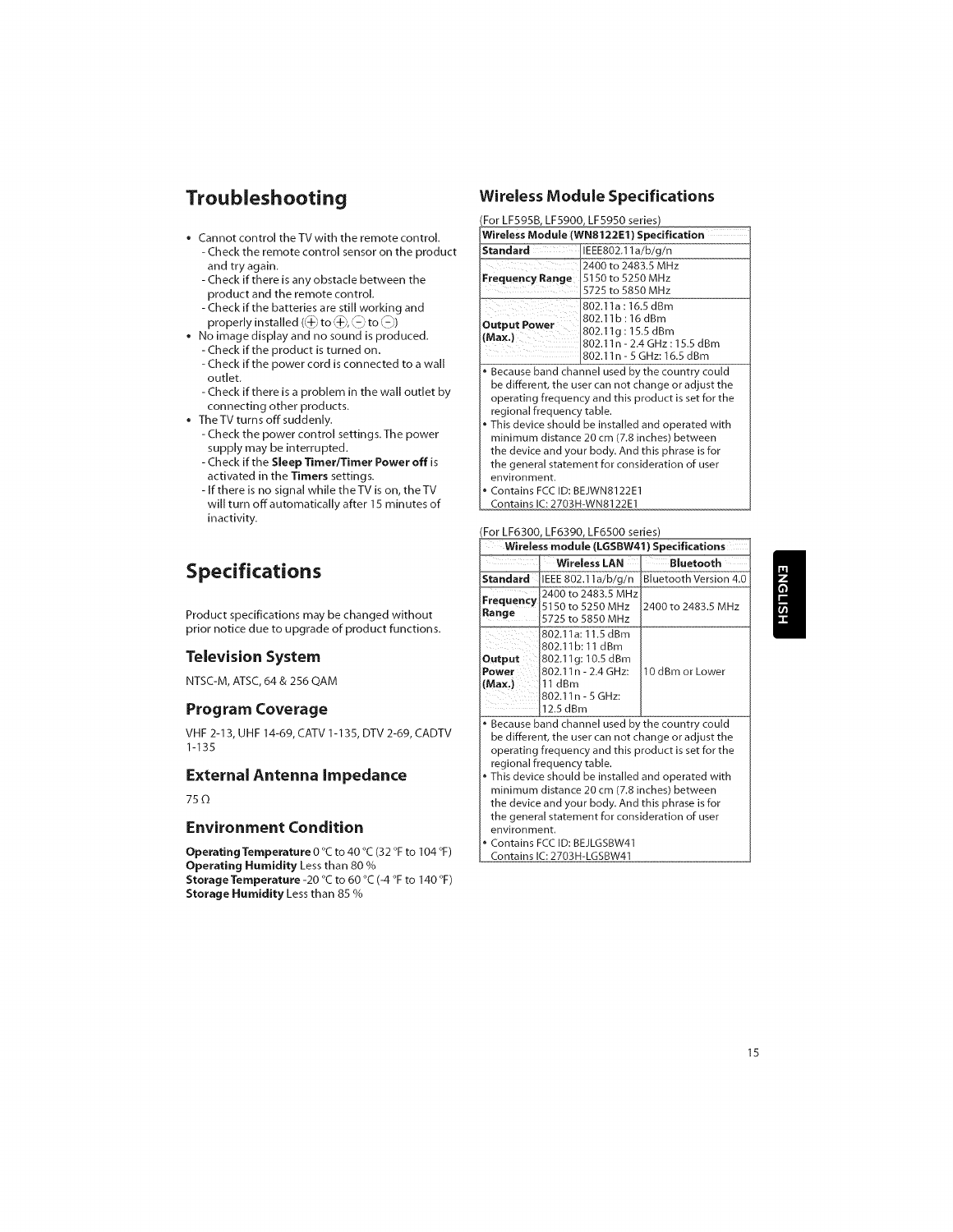# CHILD SAFETY: PROPER TELEViSiON PLACEMENT MATTERS



#### THE CONSUMER ELECTRONICS INDUSTRY CARES

• Manufacturers, retailers and the rest of the consumer electronics industry are committed to making home entertainment safe and enjoyable.



• As you enjoy your television, please note that all televisions – new and old- must be supported on proper stands or installed according to the manufacturer's recommendations. Televisions that are inappropriately situated on dressers, bookcases, shelves, desks, speakers, chests, carts, etc,



## may fall over, resulting in injury. TUNE IN TO SAFETY

• ALWAYS follow the manufacturer's recommendations for the safe installation of your television. • ALWAYS read and follow all instructions for proper use of your television.

 $\cdot$  NEVER allow children to climb on or play on the television or the furniture on which the television is placed

• NEVER place the television on furniture that can easily be used as steps, such as a chest of drawers

• ALWAYS install the television where it cannot be pushed, pulled over or knocked down.

• ALWAYS route cords and cables connected to the television so that they cannot be tripped over, pulled or grabbed.



#### WALL OR CEILING MOUNTYOUR TELEVISION

• ALWAYS contact your retailer about professional installation if you have any doubts about your ability to safely mount your television

ALWAYS use a mount that has been recommended by the television manufacturer and has a safety certification by an independent laboratory (such as UL, CSA, ETL).

• ALWAYS follow all instructions supplied by the television and mount manufacturers.

• ALWAYS make sure that the wall or ceiling where you are mounting the television is appropriate. Some mounts are not designed to be mounted to walls and ceilings with steel studs or cinder block construction. If you are unsure, contact a professional installer. • Televisions can be heavy. A minimum of two people is required for a wall or ceiling mount

installation

#### MOVING AN OLDER TELEVISION TO A NEW PLACE IN YOUR HOME

• Many new television buyers move their older CRr televisions into a secondary room after the purchase of a flat-panel television. Special care should be made in the placement of older CRT televisions

• ALWAYS place your older CRT television on furniture that is sturdy and appropriate for its size and weight.

• NEVER place your older CRT television on a dresser where children may be tempted to use the drawers to climb

• ALWAYS make sure your older CRT television does not hang over the edge of your furniture.



CE.org/safety